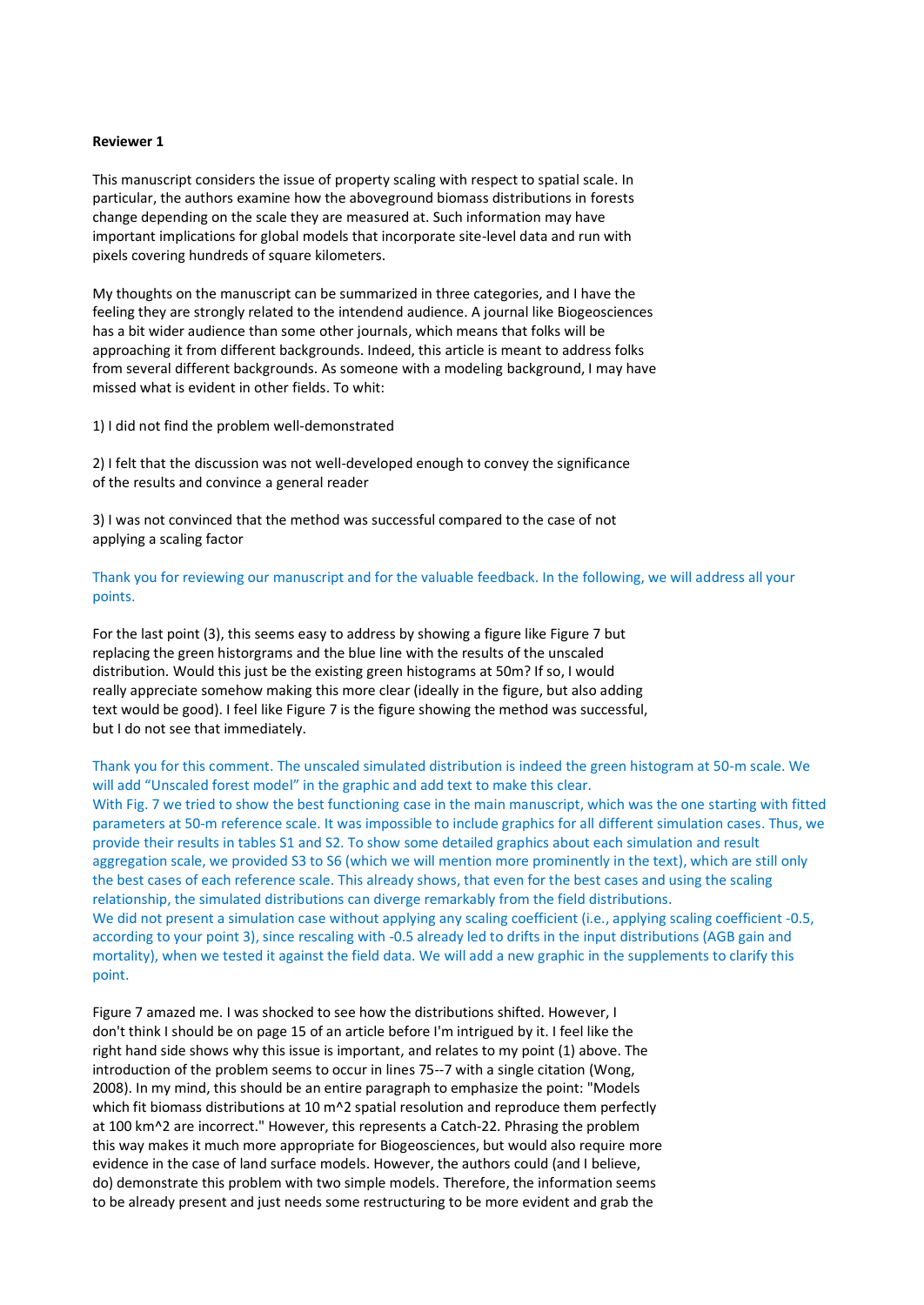eye of a non-specialist (which is the case with the vast majority of Biogeosciences readership). More citations to the last sentence of the paragraph on line 80 ("But it is often unclear how scale affects observed and simulated distributions"), in particular with regards to forest plot and larger area modeling related to the carbon cycle, would be very welcome for point (1).

Thank you. We will expand the respective paragraph in the Introduction, to state the problem more clearly. We agree that the model results in Fig. 7 appear late in the manuscript. However, the field derived distributions and the scaling relations derived from them already demonstrate the problem earlier. The field derived distributions were essential part of the analysis and necessary input to the model. Hence, we don't see how the models can appear earlier in the story. We will add citations to the mentioned sentence.

For point (2), it was not clear to me why the standard deviations are different. Figures 5-7 show that they are, but I don't understand why this happens. Section 4.2 mentions that different fitting approches had different levels of success, and explains what these fits where, but it does not explore why they had different levels of success. Is there something about the underlying data or problem which means this could have been foreseen from the beginning?

We were not sure whether this comment refers also to the differences between SDs at different scales per se, or to the differences between fitting methods. We will add text to explain the differences between scales and about the differences between fitting methods. Biomass gain was the variable which was the most difficult to fit with the parametric distribution functions, as its distribution apparently conforms the least to the tested lognormal and gamma distribution shapes. However, we do not see how this could have been foreseen.

## Minor comments:

Line 80 and 81: Perhaps "extends" should be "extents"

## Thank you. We will correct it.

Line 170: It seems that mortality modeling presents an issue with respect the scale. The simulation model chosen resets the area of a whole grid cell to zero. For a 10m x 10m pixel, this could be a single very large tree. For a 100m by 100m pixel, this seems like a larger event. Biomass gain, on the other hand, seems to be similar for every size of pixel (if a 100 m<sup> $\lambda$ </sup>2 plot grows by 100 g C m-2 yr-1, then either one trees grows like that on a small pixel or it's spread among many trees on a larger pixel). Does this difference in behavior have something to do with why the simulation results change depending on pixel size?

In the original model by Fisher et al. (2008) a mortality event was indeed modelled by setting the biomass of the pixel to zero. However, such a (stand replacing) approach is not applicable across multiple scales. Therefore, we changed the model by drawing mortality from a continuous distribution. We will add text to make this clearer. Thus, this is not the reason for the differences between scales.

Table 2: The number of signficiant figures used seems almost excessive. Is there truly rationale for mean OVL of 0.883 and 0.887? I guess if the error bars on the distribution are taken into account, the mean OVL will fluctuate by much more than that. Although the bins are big enough that the measurement errors are likely small. I would be happy if the authors could confirm this for me (a non-experimentalist).

Thank you. We think it is common to provide percentages with one additional decimal digit, which is equivalent to three digits if given as a fraction. From a practical stand point the third digit allowed us to better select the best fitting method for each case (which was most relevant in Table S2 with several very similar values). We agree that small differences in OVL are not necessarily meaningful or significant and might change if data slightly changes. For this reason, we show the whole table with all the different values to present also the "almost best" cases.